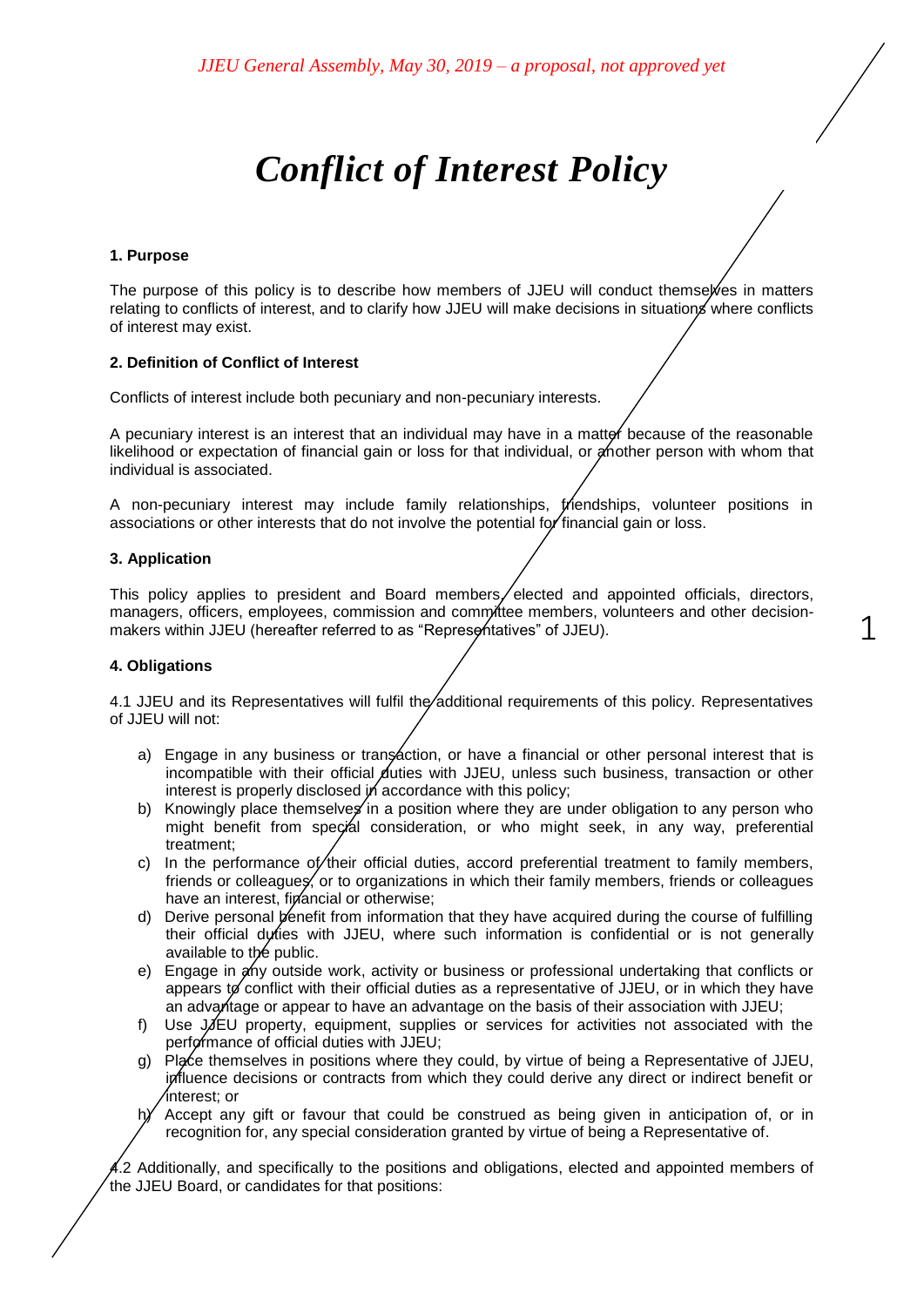- a) Cannot be first degree relatives or spouses;
- b) Cannot be associates or partners in the same or related business organisation;
- c) Cannot have an employer employee relationship;
- d) Should not have been found responsible by a final judgement for a major infraction by the JJIF Internal Dispute Resolution Mechanism in the last five years.
- e) Should not have been convicted of criminal offence related to child pornography/offences, sexual offences, offence of physical or psychological violence, offence of assault, offence involving trafficking of illegal drugs and arms and smuggling people, offence related to match fixing or illegal betting or any offence related to illegal tickets selling (including but not limited to conspiracy and scalping).

4.3 Additionally, and specifically to the positions and obligations, members of the Audit organ/authority (committee, commission or external audit):

- a) Cannot be elected or appointed members of the JJEU Board;
- b) Cannot be member of any standing JJEU Committee or Commission;
- c) Cannot be first degree relatives or spouses;
- d) Cannot be associates or partners in the same or related business organisation;
- e) Cannot have an employer employee relationship among and in relations to the JJEU;
- f) Should not have been found responsible by a final judgement for a major infraction by the JJIF Internal Dispute Resolution Mechanism in the last five years.
- g) Should not have been convicted of criminal offence related to child pornography offences, sexual offences, offence of physical or psychological violence, offence of assault, offence involving trafficking of illegal drugs and arms and smuggling people, offence related to match fixing or illegal betting or any offence related to illegal tickets selling (including but not limited to conspiracy and scalping).

#### **5. Disclosure of Conflict of Interest**

Every second year, all directors, officers, employees and committee members will complete a written statement disclosing any real, potential or perceived conflicts that they are aware of as of the date of the statement.

At any time that a Representative of JJEU becomes aware that there may exist a real, potential or perceived conflict of interest, they will disclose this conflict to the Executive Board immediately.

Any person who is of the view that  $\alpha$  Representative of JJEU may be in a position of conflict of interest may report this matter to the Board.

# **6. Resolving Conflicts in Decision-making**

Decisions or transactions that involve a real, potential or perceived conflict of interest that has been disclosed by a Representative of JJEU may be considered and decided upon by JJEU provided that:

- a) The nature and extent of the Representative's interest has been fully disclosed to the body that is considering or making the decision, and this disclosure is recorded in the minutes of the relevant meeting;
- b) The Representative does not participate in discussion on the matter giving rise to the conflict of interest, unless the body considering the matter votes to allow such participation;
- c) The  $\cancel{\mathsf{K}}$ epresentative abstains from voting on the proposed decision or transaction;
- d) The Representative is not included in the determination of quorum for the proposed decision or transaction; and
- e)  $\Lambda$  he decision or transaction is in the best interests of JJEU.

## **7. Conflicts Involving Employees**

Subject to the terms and conditions of any employment agreement, JJEU will not restrict employees from accepting other employment, contracts or volunteer appointments during the term of their